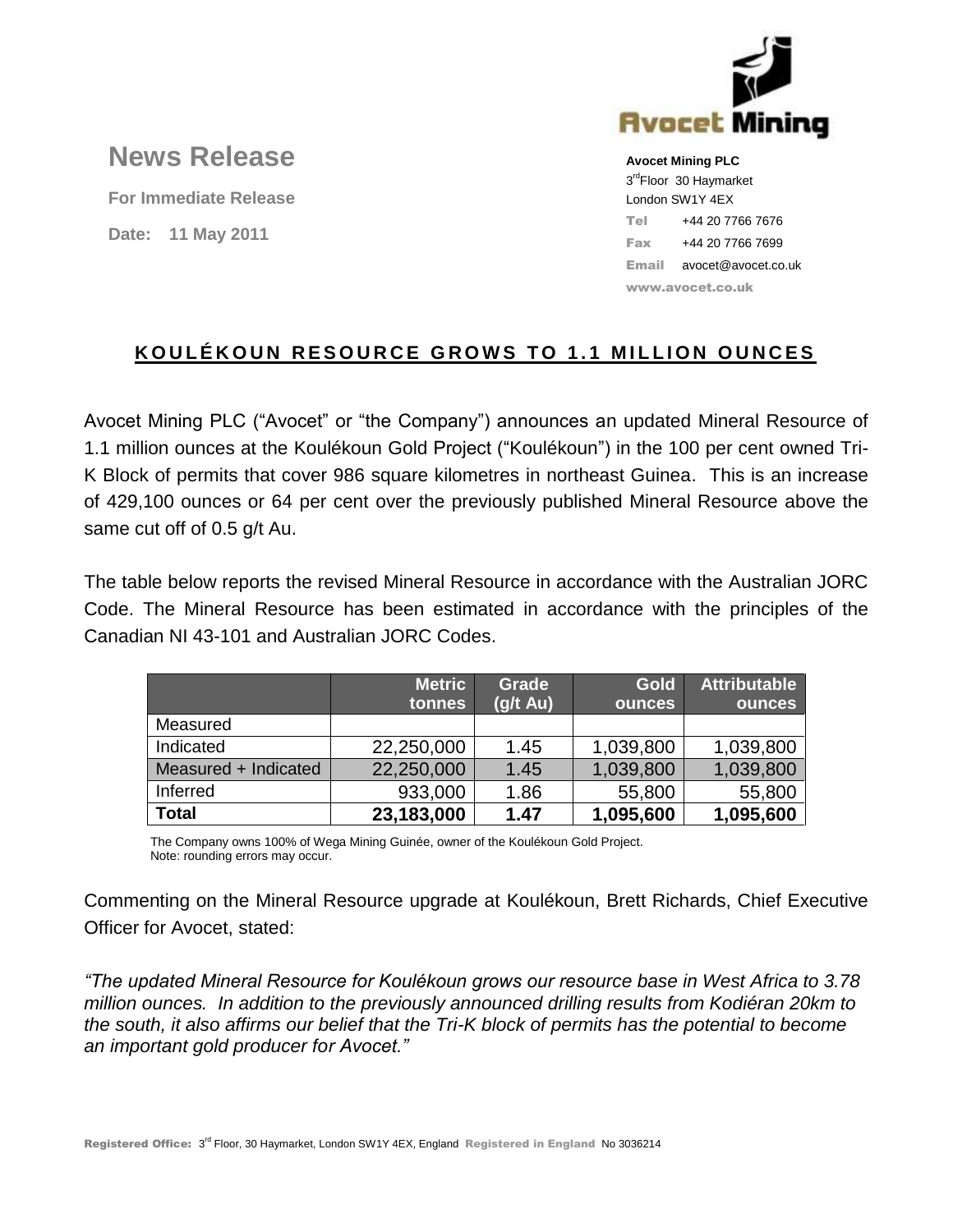The Mineral Resource is hosted in a 40-80 metre thick, steeply dipping zone of northnorthwest striking porphyry dykes that have to date been drill tested over a strike length of 900 metres and to a vertical depth of 250 metres (refer to Figures 1 and 2). Drilling is in progress to test the strike length over an additional 400 metres. Drill holes have intersected mineralised porphyry down to 400 metres vertical depth, suggesting that there is considerable potential for down-dip extensions to the resource.

The core of the presently defined mineralised zone occurs where a northeast striking structure intersects the northwest trending porphyry dykes. The updated Mineral Resource includes new mineralisation zones in the hanging wall parallel to the main gold bearing porphyry dykes. . A second cross cutting northeast striking structure has also been identified along strike to the northwest, which suggests that the resource will grow in this direction.

A late, sub-horizontal dolerite dyke cuts the mineralised geology and controls the position of the water table. The rocks above the dolerite are all highly weathered, while rocks in the foot wall are fresh. There is a thin blanket of supergene-enriched gold mineralisation above the dolerite's upper contact.

The updated Mineral Resource estimate is constrained by several wireframes based on the above mentioned geological controls on the gold mineralisation. Gold grades have been estimated using Ordinary Kriging within the porphyry and Inverse Distance Squared Interpolation in the wall rocks and in the weathered zone where the data is sparser. Grade estimation in all rock types utilised a top cut of 25 g/t Au.

The resource upgrade is based on 238 infill and step-out drill holes that have been drilled on 50-metre spaced east-west oriented fences across the gold deposit. This includes 211 drill holes drilled previously between 2006 and 2008. The results of the first two reverse circulation ("RC") drill holes in the current programme were reported on 16 March 2011. Table 1 documents the results of the additional 22 RC holes, excluding three holes without significant intercepts, which include the following highlights:

- $\bullet$  42.3 m  $\circledR$  1.46 g/t Au from 241.8 m in KLRD0003;
- 25.0 m  $\omega$  2.41 g/t Au from 117 m (including 10m  $\omega$  4.15 g/t Au) and 36.6 m  $\omega$  3.38 g/t Au from 145 m (including 25m @ 4.33 g/t Au) in KLRD0004;
- $\bullet$  39.0 m @ 1.75 g/t Au from 343 m (including 3m @ 11.9 g/t Au) in KLRD0005;
- $\bullet$  42.0 m @ 2.34 g/t Au from 469 m (including 12m @ 3.63 g/t Au) in KLRD0010;
- $\bullet$  18.0 m @ 2.83 g/t Au from 52 m (including 2m @ 11.3 g/t Au) in KLRD0013;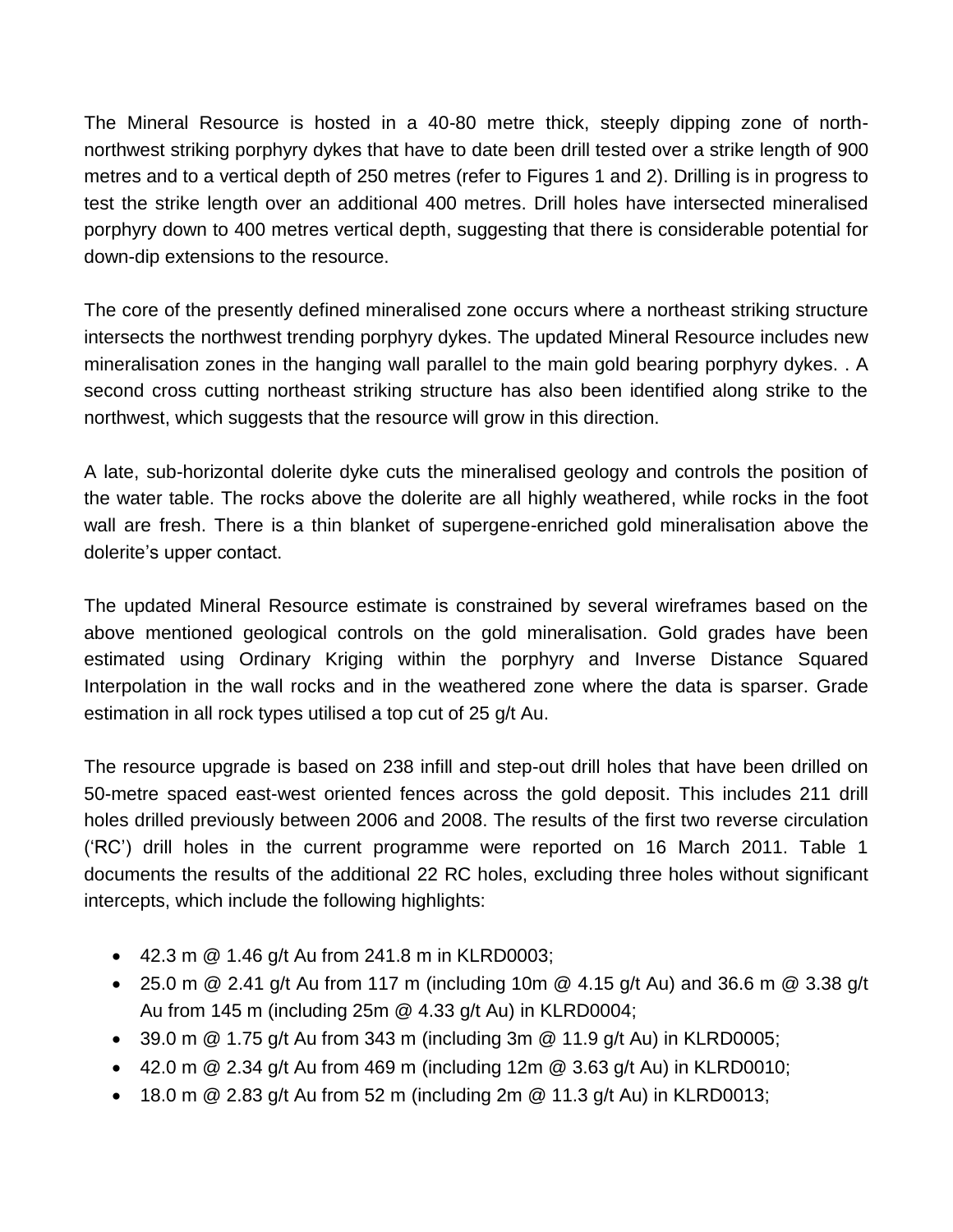- 25.0 m  $\textcircled{a}$  3.41 g/t Au from 275 m and 30.2 m  $\textcircled{a}$  2.37 g/t Au from 303 m in KLRD0014; and
- $\bullet$  47.0 m @ 1.80 g/t Au from 30 m and 20.0 m @ 5.16 g/t Au from 82 m in KLRD0023;

Assays are awaited for a further 33 drill holes that will form the basis of a Mineral Resource update in the middle of the year. Visual inspection of the remaining completed, but as yet unassayed, drill holes confirms the geological interpretations from the assayed drill holes and give confidence that the Koulékoun Mineral Resource will grow further.

The Company will drill test geochemical and geophysical prospects in the immediate vicinity of Koulékoun, including along strike, with a view to assessing the full resource potential of the area. It is also commencing further evaluation work, including the drilling of twin holes and comprehensive metallurgical sampling to support test work that will be conducted over the upcoming wet season. Infill drilling to improve confidence in the Mineral Resource will take place in the second half of the year, after the wet season.

The information in this announcement is based on information reviewed and audited by Mr Peter Flindell (MAusIMM), *Executive Vice President of Exploration for Avocet. Mr Flindell has sufficient experience relevant to the style of mineralisation and type of deposit under consideration to qualify as a Qualified Person as defined by the Canadian National Instrument 43- 101 for the reporting of Exploration Results, Mineral Resources and Mineral Reserves (NI 43-101) and as a Competent Person as defined by the Australian JORC Code (2004) for the reporting of Exploration Results, Mineral Resources and Ore Reserves. Mr Flindell consents to the inclusion of the technical information in this announcement in the form and context in which it appears.* 

| <b>Avocet Mining PLC</b> | <b>Buchanan</b>                     | <b>Ambrian Partners</b><br>Limited | J.P. Morgan Cazenove      | <b>Arctic Securities</b>            | <b>SEB Enskilda</b> |  |
|--------------------------|-------------------------------------|------------------------------------|---------------------------|-------------------------------------|---------------------|--|
|                          | <b>Financial PR Consultants</b>     | NOMAD & Joint<br><b>Broker</b>     | Lead Broker               | Financial Adviser &<br>Market Maker | Market Maker        |  |
| Brett Richards, CEO      | <b>Bobby Morse</b>                  | Samantha Harrison                  | Michael Wentworth-Stanley | Arne Wenger                         | Fredrik Cappelen    |  |
| Mike Norris, FD          | Katharine Sutton                    | Jen Boorer                         | Neil Passmore             | Petter Bakken                       | Andreas Røde        |  |
| Hans-Arne L'orange,      |                                     |                                    |                           |                                     |                     |  |
| <b>EVP Business</b>      |                                     |                                    |                           |                                     |                     |  |
| Development & Investor   |                                     |                                    |                           |                                     |                     |  |
| <b>Relations</b>         |                                     |                                    |                           |                                     |                     |  |
| +44 20 7766 7676         | +44 20 7466 5000<br>+44 7872 604783 | +44 20 7634 4700                   | +44 20 7588 2828          | +47 2101 3100                       | +47 21008500        |  |
| www.avocet.co.uk         | www.buchanan.uk.com                 | www.ambrian.com                    | www.jpmorgancazenove.com  | www.arcticsec.no                    | www.sebenskilda.no  |  |

#### For further information please contact: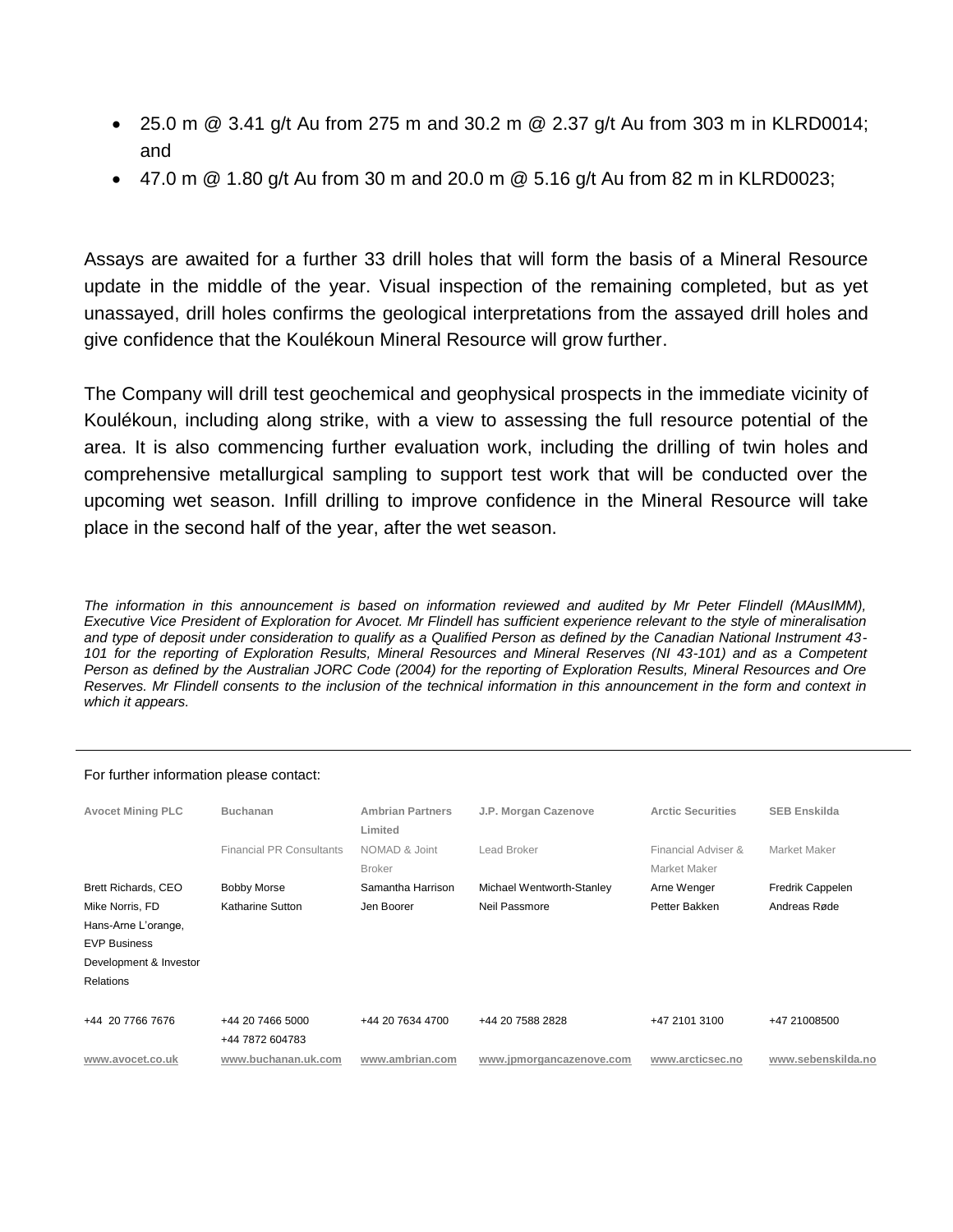### **Notes to Editors**

Avocet Mining PLC ("Avocet" or "the Company") is a gold mining company listed on the AIM market of the London Stock Exchange (Ticker: AVM.L) and the Oslo Børs (Ticker: AVM.OL). The Company"s principal activities are gold mining and exploration in Burkina Faso (as 90 per cent owner of the Inata gold mine), Malaysia (as 100 per cent owner of the Penjom gold mine, the country"s largest gold producer) and Indonesia (as 80 per cent owner of the North Lanut gold mine and Bakan project in North Sulawesi).

In December 2010 Avocet announced that it had signed a binding agreement for the conditional sale of its South East Asian assets to J&Partners L.P, a private company, for US\$200 million. The transaction with J&Partners will leave Avocet as a West African gold producer with a clear strategy for growth in that region. Further details can be found in the press release dated 24 December 2010 and in the Company"s preliminary results statement for 2010, dated 22 February 2011.

#### *Background to operations*

The Inata deposit presently comprises a Mineral Resource of 2.12 million ounces and a Mineral Reserve of 1.08 million ounces. Inata poured its first gold in December 2009 and has now reached a production rate in excess of 13,500 ounces per month. Other assets in West Africa include exploration permits in Burkina Faso (the most advanced being the Souma trend at Bélahouro, some 20 kilometres from Inata, with a Mineral Resource of 561,100 ounces), Guinea and Mali (the most advanced being the Tri-K gold exploration project in Guinea with a Mineral Resource of 666,500 ounces).

Penjom is Malaysia"s largest gold mine and was developed by Avocet in an area of historic alluvial mining. The mine is located in Pahang State, approximately 120 km north of the country"s capital, Kuala Lumpur.

North Lanut in North Sulawesi, Indonesia, was developed by Avocet from the exploration stage. The mine is located within a Contract of Work, which includes exploration and mining rights over approximately 50,000 hectares in an area highly prospective for gold. Avocet holds an 80 per cent interest and an Indonesian company, PT Lebong Tandai, owns the remaining 20 per cent.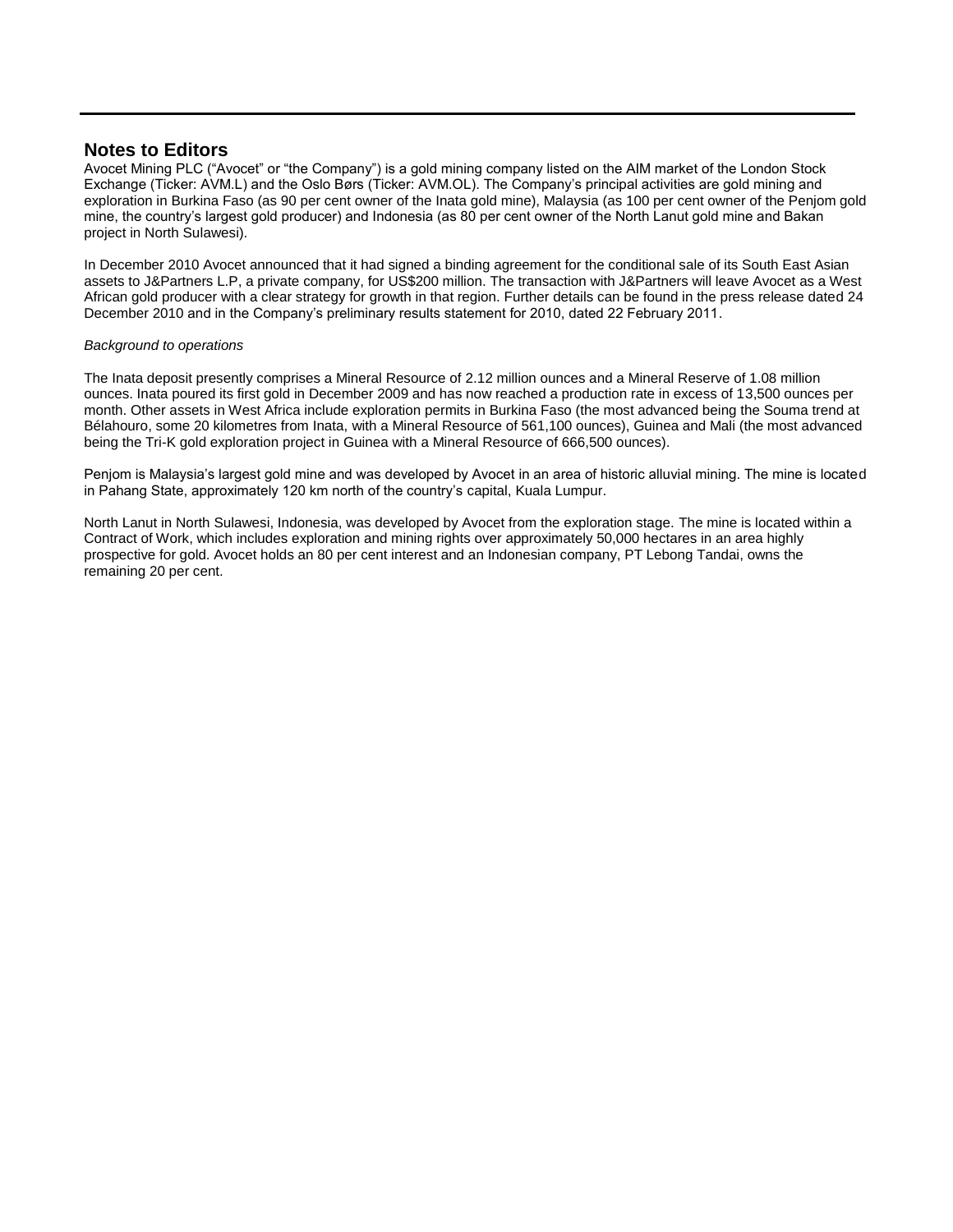| Hole ID         | East    | <b>North</b> | RL  | Az  | Dip     | EOH<br>(m) | From<br>(m) | To<br>(m) | Width<br>(m) | Grade<br>(g/t Au) | Including                                               |
|-----------------|---------|--------------|-----|-----|---------|------------|-------------|-----------|--------------|-------------------|---------------------------------------------------------|
| KLRD0003        | 508,872 | 1,190,716    | 394 | 270 | $-55.0$ | 335.3      | 27.0        | 28.0      | $1.0\,$      | 0.73              |                                                         |
|                 |         |              |     |     |         |            | 241.8       | 284.0     | 42.3         | 1.46              | 1m @ 6.45 g/t Au, 3m @ 3.26 g/t Au, 1m @<br>5.99 g/t Au |
|                 |         |              |     |     |         |            | 289.0       | 290.0     | $1.0\,$      | 1.04              |                                                         |
|                 |         |              |     |     |         |            | 316.0       | 317.0     | $1.0\,$      | 0.64              |                                                         |
|                 |         |              |     |     |         |            | 325.0       | 326.0     | $1.0\,$      | 0.61              |                                                         |
| KLRD0004        | 508,890 | 1,190,552    | 400 | 270 | $-55.0$ | 342.4      | 23.0        | 24.0      | $1.0\,$      | 0.74              |                                                         |
|                 |         |              |     |     |         |            | 48.0        | 49.0      | $1.0\,$      | 0.97              |                                                         |
|                 |         |              |     |     |         |            | 74.0        | 76.0      | $2.0\,$      | 3.07              |                                                         |
|                 |         |              |     |     |         |            | 117.0       | 142.0     | 25.0         | 2.41              | 10m @ 4.15 g/t Au, 1m @ 3.76 g/t Au                     |
|                 |         |              |     |     |         |            | 145.0       | 181.6     | 36.6         | 3.38              | 1m @ 3.09 g/t Au, 25m @ 4.33 g/t Au                     |
|                 |         |              |     |     |         |            | 184.0       | 185.0     | $1.0\,$      | 0.51              |                                                         |
|                 |         |              |     |     |         |            | 208.0       | 209.0     | $1.0\,$      | 0.93              |                                                         |
|                 |         |              |     |     |         |            | 220.0       | 222.0     | $2.0\,$      | 0.88              |                                                         |
|                 |         |              |     |     |         |            | 225.0       | 226.0     | $1.0\,$      | 0.95              |                                                         |
|                 |         |              |     |     |         |            | 229.0       | 240.0     | 11.0         | 2.42              | 4m @ 5.15 g/t Au, 1m @ 2.65 g/t Au                      |
|                 |         |              |     |     |         |            | 263.0       | 264.0     | $1.0\,$      | 0.94              |                                                         |
|                 |         |              |     |     |         |            | 315.0       | 317.0     | $2.0\,$      | 1.39              |                                                         |
|                 |         |              |     |     |         |            | 323.0       | 324.0     | $1.0\,$      | 2.65              |                                                         |
|                 |         |              |     |     |         |            | 337.0       | 340.0     | $3.0\,$      | 0.83              |                                                         |
| <b>KLRD0005</b> | 508,948 | 1,190,548    | 404 | 270 | $-55.0$ | 501.8      | 111.0       | 125.0     | 14.00        | 1.34              | 3m @ 3.50 g/t Au, 1m @ 2.92 g/t Au                      |
|                 |         |              |     |     |         |            | 134.0       | 147.0     | 13.0         | 0.82              | 1m @ 2.20 g/t Au                                        |
|                 |         |              |     |     |         |            | 151.0       | 162.0     | 11.0         | 2.08              | 5m @ 3.51 g/t Au, 1m @ 2.39 g/t Au                      |
|                 |         |              |     |     |         |            | 167.0       | 170.0     | $3.0\,$      | 1.35              | 1m @ 2.91 g/t Au                                        |
|                 |         |              |     |     |         |            | 174.0       | 175.0     | $1.0\,$      | 1.16              |                                                         |
|                 |         |              |     |     |         |            | 186.0       | 189.0     | $3.0\,$      | 0.84              |                                                         |
|                 |         |              |     |     |         |            | 192.0       | 199.0     | 7.00         | 1.38              | 1m @ 3.62 g/t Au                                        |
|                 |         |              |     |     |         |            | 203.0       | 228.0     | 25.0         | 1.42              | 1m @ 4.33 g/t Au, 10m @ 2.25 g/t Au                     |
|                 |         |              |     |     |         |            | 232.0       | 238.0     | $6.0\,$      | 0.75              | 1m @ 2.37 g/t Au                                        |
|                 |         |              |     |     |         |            | 241.0       | 242.0     | $1.0$        | 1.20              |                                                         |
|                 |         |              |     |     |         |            | 254.0       | 266.0     | 12.0         | 3.24              | 2m @ 15.0 g/t Au                                        |
|                 |         |              |     |     |         |            | 316.0       | 317.0     | $1.0\,$      | 4.31              |                                                         |
|                 |         |              |     |     |         |            | 323.0       | 330.0     | $7.0\,$      | 1.34              | 1m @ 5.17 g/t Au                                        |
|                 |         |              |     |     |         |            | 333.0       | 340.0     | $7.0\,$      | 0.74              |                                                         |
|                 |         |              |     |     |         |            | 343.0       | 382.0     | 39.0         | 1.75              | 3m @ 11.9 g/t Au, 1m @ 5.14 g/t Au, 1m @<br>7.60 g/t Au |
|                 |         |              |     |     |         |            | 385.0       | 402.0     | 17.0         | 0.69              | 1m @ 2.31 g/t Au, 3m @ 6.28 g/t Au                      |
|                 |         |              |     |     |         |            | 407.0       | 445.0     | 38.0         | 1.30              | 1m @ 2.74 g/t Au, 1m @ 2.48 g/t Au, 1m @<br>3.38 g/t Au |
|                 |         |              |     |     |         |            | 448.0       | 449.0     | $1.0\,$      | 0.73              |                                                         |

## **TABLE 1: KOULÉKOUN SIGNIFICANT INTERCEPTS**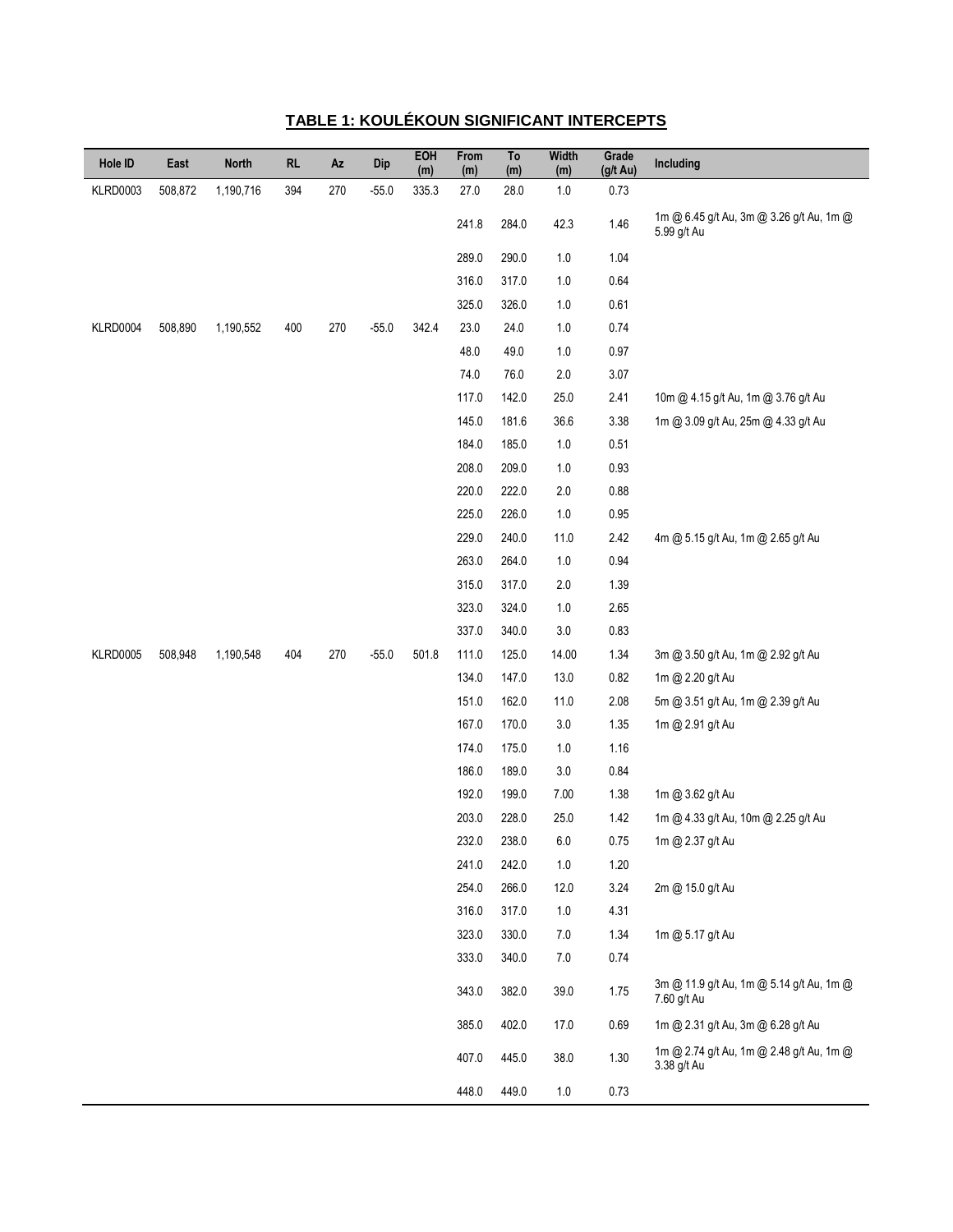| Hole ID         | East    | <b>North</b> | RL  | Az  | Dip     | EOH<br>(m) | From<br>(m) | To<br>(m) | <b>Width</b><br>(m) | Grade<br>$(g/t \text{ Au})$ | Including                                               |
|-----------------|---------|--------------|-----|-----|---------|------------|-------------|-----------|---------------------|-----------------------------|---------------------------------------------------------|
| <b>KLRD0005</b> | cont    |              |     |     |         |            | 459.0       | 460.0     | $1.0$               | 0.73                        |                                                         |
|                 |         |              |     |     |         |            | 475.0       | 476.0     | 1.0                 | 1.01                        |                                                         |
|                 |         |              |     |     |         |            | 489.0       | 490.0     | $1.0$               | 1.03                        |                                                         |
| KLRD0006        | 508,867 | 1,190,749    | 393 | 270 | $-55.0$ | 360.4      | 242.0       | 251.0     | $9.0\,$             | 1.39                        | 1m @ 2.02 g/t Au, 1m @ 4.69 g/t Au                      |
|                 |         |              |     |     |         |            | 254.0       | 277.0     | 23.0                | $1.64$                      | 3m @ 4.37 g/t Au, 1m @ 2.72 g/t Au, 1m @<br>4.47 g/t Au |
|                 |         |              |     |     |         |            | 279.7       | 283.0     | 3.4                 | 0.73                        |                                                         |
|                 |         |              |     |     |         |            | 287.0       | 288.3     | 1.3                 | 0.52                        |                                                         |
|                 |         |              |     |     |         |            | 308.0       | 309.0     | $1.0$               | $0.60\,$                    |                                                         |
| <b>KLRD0007</b> | 508,870 | 1,190,803    | 389 | 270 | $-55.0$ | 366.5      | 264.0       | 292.0     | 28.0                | 0.71                        | 1m @ 2.21 g/t Au, 1m @ 3.38 g/t Au                      |
|                 |         |              |     |     |         |            | 297.0       | 304.0     | $7.0\,$             | 1.72                        | 1m @ 9.20 g/t Au                                        |
|                 |         |              |     |     |         |            | 332.0       | 334.0     | $2.0\,$             | 1.11                        |                                                         |
|                 |         |              |     |     |         |            | 347.0       | 348.0     | $1.0$               | 3.12                        |                                                         |
| KLRD0008        | 508,873 | 1,190,864    | 386 | 270 | $-55.0$ | 411.4      | 53.0        | 54.0      | $1.0$               | $0.65\,$                    |                                                         |
|                 |         |              |     |     |         |            | 74.0        | 75.0      | $1.0$               | 0.64                        |                                                         |
|                 |         |              |     |     |         |            | 78.0        | 79.0      | $1.0$               | $0.55\,$                    |                                                         |
|                 |         |              |     |     |         |            | 129.0       | 130.0     | $1.0$               | $1.50\,$                    |                                                         |
|                 |         |              |     |     |         |            | 215.0       | 220.0     | $5.0\,$             | 2.39                        | 2m @ 4.29 g/t Au                                        |
|                 |         |              |     |     |         |            | 223.0       | 227.7     | 4.7                 | 3.84                        |                                                         |
|                 |         |              |     |     |         |            | 256.0       | 257.0     | $1.0$               | $0.97\,$                    |                                                         |
|                 |         |              |     |     |         |            | 260.0       | 285.6     | 25.6                | 1.92                        | 1m @ 2.67 g/t Au, 7m @ 4.77 g/t Au                      |
|                 |         |              |     |     |         |            | 290.0       | 293.0     | $3.0\,$             | 1.51                        | 1.9m @ 2.09 g/t Au                                      |
|                 |         |              |     |     |         |            | 317.0       | 321.0     | $4.0\,$             | 0.57                        |                                                         |
|                 |         |              |     |     |         |            | 348.5       | 352.0     | 3.5                 | 0.62                        |                                                         |
|                 |         |              |     |     |         |            | 356.0       | 358.0     | $2.0\,$             | 0.61                        |                                                         |
|                 |         |              |     |     |         |            | 362.0       | 364.0     | $2.0\,$             | 15.0                        |                                                         |
|                 |         |              |     |     |         |            | 395.0       | 396.0     | $1.0$               | 0.63                        |                                                         |
| <b>KLRD0010</b> | 509,054 | 1,190,703    | 399 | 270 | $-55.0$ | 561.6      | $7.0\,$     | $\bf 8.0$ | $1.0$               | 0.83                        |                                                         |
|                 |         |              |     |     |         |            | 11.0        | 12.0      | 1.0                 | 0.71                        |                                                         |
|                 |         |              |     |     |         |            | 32.0        | 33.0      | 1.0                 | 0.82                        |                                                         |
|                 |         |              |     |     |         |            | 36.0        | 38.0      | 2.0                 | 0.70                        |                                                         |
|                 |         |              |     |     |         |            | 58.0        | 59.0      | 1.0                 | 0.92                        |                                                         |
|                 |         |              |     |     |         |            | 114.0       | 118.0     | 4.0                 | 1.26                        |                                                         |
|                 |         |              |     |     |         |            | 123.0       | 124.0     | 1.0                 | 1.54                        |                                                         |
|                 |         |              |     |     |         |            | 136.0       | 138.0     | 2.0                 | 1.15                        |                                                         |
|                 |         |              |     |     |         |            | 145.0       | 148.0     | 3.0                 | $0.52\,$                    |                                                         |
|                 |         |              |     |     |         |            | 165.0       | 170.0     | 5.0                 | 0.70                        |                                                         |
|                 |         |              |     |     |         |            | 182.0       | 183.0     | 1.0                 | 0.71                        |                                                         |
|                 |         |              |     |     |         |            | 205.0       | 206.0     | 1.0                 | $0.66\,$                    |                                                         |
|                 |         |              |     |     |         |            | 236.0       | 237.0     | 1.0                 | 1.34                        |                                                         |
|                 |         |              |     |     |         |            | 260.0       | 268.0     | 8.0                 | 0.78                        |                                                         |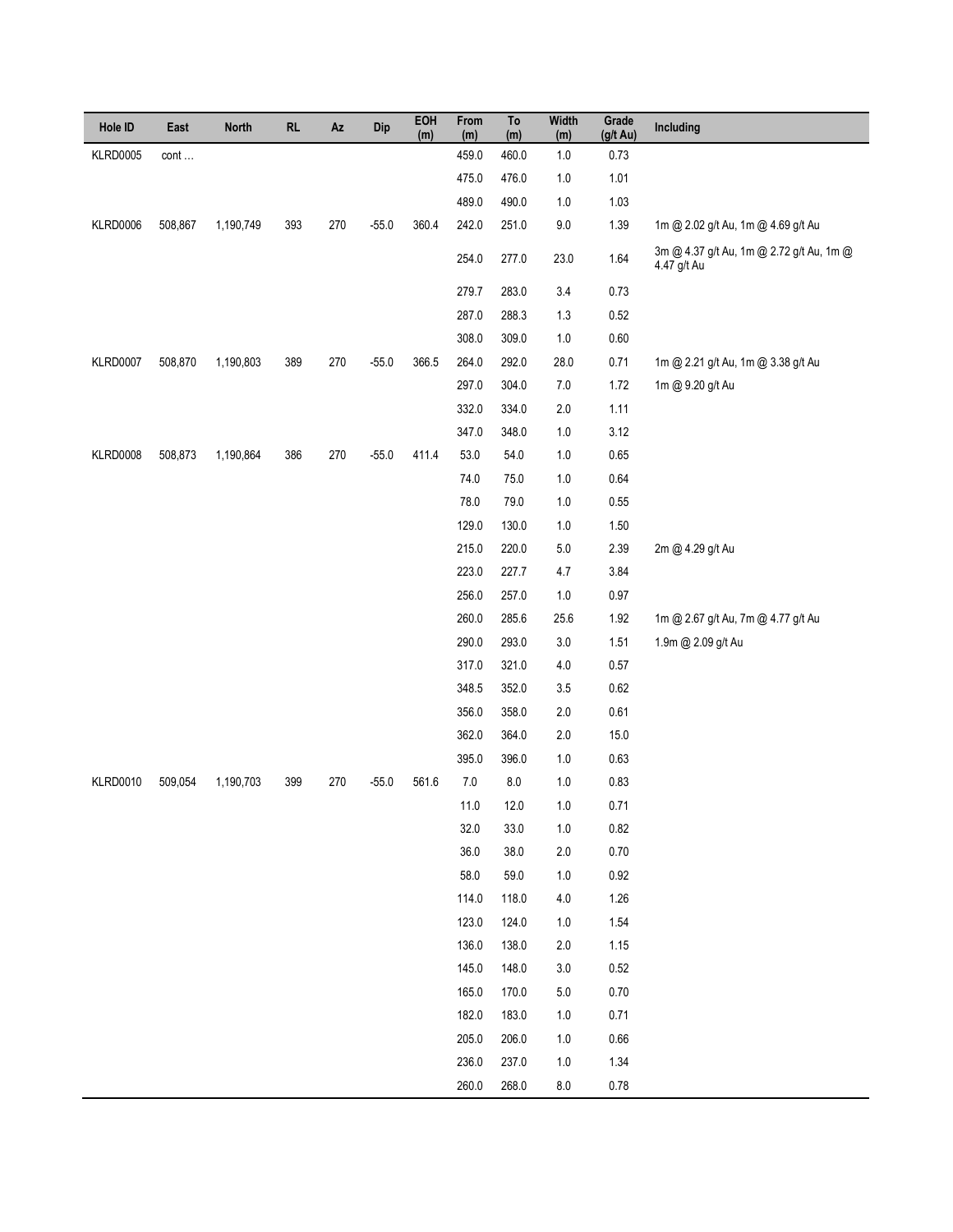| Hole ID         | East    | <b>North</b> | RL  | $\mathsf{Az}$ | Dip     | EOH<br>(m) | From<br>(m) | To<br>(m) | <b>Width</b><br>(m) | Grade<br>$(g/t \text{ Au})$ | Including                                                |
|-----------------|---------|--------------|-----|---------------|---------|------------|-------------|-----------|---------------------|-----------------------------|----------------------------------------------------------|
| <b>KLRD0010</b> | cont    |              |     |               |         |            | 271.0       | 282.0     | 11.0                | 0.72                        |                                                          |
|                 |         |              |     |               |         |            | 287.0       | 288.0     | $1.0$               | 0.51                        |                                                          |
|                 |         |              |     |               |         |            | 296.0       | 297.0     | $1.0$               | 2.33                        |                                                          |
|                 |         |              |     |               |         |            | 306.0       | 320.0     | 14.0                | 1.60                        | 4m @ 2.11 g/t Au, 1m @ 2.88 g/t Au                       |
|                 |         |              |     |               |         |            | 323.0       | 329.0     | $6.0\,$             | 0.46                        |                                                          |
|                 |         |              |     |               |         |            | 333.0       | 334.0     | $1.0\,$             | 0.72                        |                                                          |
|                 |         |              |     |               |         |            | 340.0       | 350.0     | 10.0                | 0.38                        |                                                          |
|                 |         |              |     |               |         |            | 366.0       | 367.0     | $1.0$               | 1.26                        |                                                          |
|                 |         |              |     |               |         |            | 469.0       | 511.0     | 42.0                | 2.34                        | 6m @ 3.66 g/t Au, 5m @ 2.66 g/t Au, 12m @<br>3.63 g/t Au |
| <b>KLRD0013</b> | 508,875 | 1,190,498    | 412 | 270           | $-55.0$ | 372.6      | 52.0        | 70.0      | $18.0$              | 2.83                        | 3m @ 5.67 g/t Au, 2m @ 11.3 g/t Au                       |
|                 |         |              |     |               |         |            | 92.0        | 101.8     | $9.8\,$             | 1.01                        | 1m @ 2.14 g/t Au                                         |
| KLRD0014        | 508,919 | 1,190,701    | 400 | 270           | $-55.0$ | 409.4      | $1.0\,$     | $3.0\,$   | $2.0\,$             | 0.94                        |                                                          |
|                 |         |              |     |               |         |            | 11.0        | 15.0      | $4.0\,$             | 0.49                        |                                                          |
|                 |         |              |     |               |         |            | 24.0        | 26.0      | $2.0\,$             | 0.80                        |                                                          |
|                 |         |              |     |               |         |            | 30.0        | 31.0      | $1.0$               | 0.81                        |                                                          |
|                 |         |              |     |               |         |            | 34.0        | 35.0      | $1.0$               | 1.60                        |                                                          |
|                 |         |              |     |               |         |            | 43.0        | 44.0      | $1.0$               | 3.37                        |                                                          |
|                 |         |              |     |               |         |            | 54.0        | 55.0      | $1.0$               | 1.78                        |                                                          |
|                 |         |              |     |               |         |            | 64.0        | 65.0      | $1.0$               | 0.82                        |                                                          |
|                 |         |              |     |               |         |            | 69.0        | 70.0      | $1.0$               | 0.60                        |                                                          |
|                 |         |              |     |               |         |            | 82.0        | 83.0      | 1.0                 | 0.52                        |                                                          |
|                 |         |              |     |               |         |            | 92.0        | 96.0      | $4.0$               | 0.91                        |                                                          |
|                 |         |              |     |               |         |            | 100.0       | 102.0     | $2.0\,$             | 1.38                        |                                                          |
|                 |         |              |     |               |         |            | 128.0       | 133.0     | $5.0\,$             | 0.56                        |                                                          |
|                 |         |              |     |               |         |            | 136.0       | 140.0     | $4.0\,$             | 1.32                        |                                                          |
|                 |         |              |     |               |         |            | 145.0       | 148.0     | $3.0\,$             | $0.55\,$                    |                                                          |
|                 |         |              |     |               |         |            | 212.0       | 223.0     | 11.0                | 0.75                        |                                                          |
|                 |         |              |     |               |         |            | 227.0       | 234.0     | $7.0\,$             | 0.72                        |                                                          |
|                 |         |              |     |               |         |            | 275.0       | 300.0     | $25.0\,$            | 3.41                        |                                                          |
|                 |         |              |     |               |         |            | 303.0       | 333.2     | 30.2                | 2.37                        |                                                          |
| <b>KLRD0015</b> | 508,801 | 1,190,798    | 389 | 270           | $-55.0$ | 246.2      | 24.0        | $25.0\,$  | $1.0\,$             | 0.98                        |                                                          |
|                 |         |              |     |               |         |            | 91.0        | 94.0      | $3.0\,$             | 1.70                        |                                                          |
|                 |         |              |     |               |         |            | 105.0       | 116.0     | 11.0                | 1.01                        | 1m @ 2.55 g/t Au                                         |
|                 |         |              |     |               |         |            | 121.0       | 128.5     | $7.5$               | 0.71                        |                                                          |
| KLRD0016        | 508,928 | 1,190,751    | 392 | 270           | $-55.0$ | 376        | $7.0\,$     | $\bf 8.0$ | $1.0\,$             | 0.59                        |                                                          |
|                 |         |              |     |               |         |            | 26.0        | 27.0      | $1.0$               | 1.49                        |                                                          |
| KLRD0017        | 508,982 | 1,190,655    | 404 | 270           | $-55.0$ | 497.1      | $1.0\,$     | $2.0\,$   | $1.0\,$             | 0.69                        |                                                          |
|                 |         |              |     |               |         |            | $5.0\,$     | 7.0       | $2.0\,$             | 0.82                        |                                                          |
|                 |         |              |     |               |         |            | 10.0        | 17.0      | $7.0\,$             | $1.42$                      | 2m @ 3.89 g/t Au                                         |
|                 |         |              |     |               |         |            | 32.0        | 35.0      | $3.0\,$             | 1.40                        |                                                          |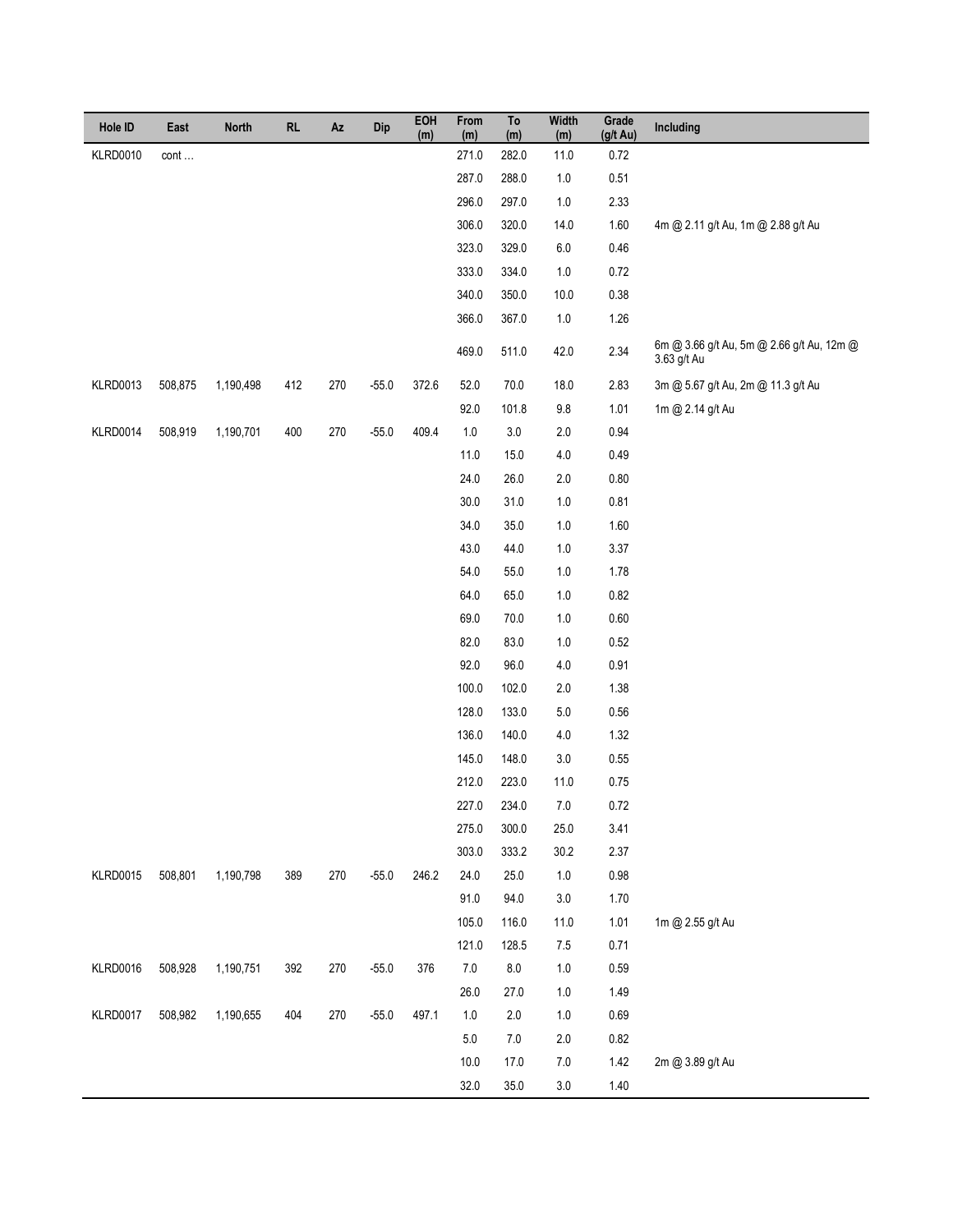| Hole ID         | East    | <b>North</b> | RL  | Az  | Dip     | EOH<br>(m) | From<br>(m) | To<br>(m) | <b>Width</b><br>(m) | Grade<br>(g/t Au) | Including                                                                 |
|-----------------|---------|--------------|-----|-----|---------|------------|-------------|-----------|---------------------|-------------------|---------------------------------------------------------------------------|
| <b>KLRD0017</b> | cont    |              |     |     |         |            | 38.0        | 39.0      | $1.0$               | 0.60              |                                                                           |
|                 |         |              |     |     |         |            | 87.0        | 88.0      | $1.0$               | 2.15              |                                                                           |
| <b>KLRD0018</b> | 508,856 | 1,190,602    | 410 | 270 | $-55.0$ | 237.7      | $3.0\,$     | 9.0       | $6.0$               | 1.07              |                                                                           |
|                 |         |              |     |     |         |            | 24.0        | 25.0      | $1.0$               | 0.50              |                                                                           |
|                 |         |              |     |     |         |            | 45.0        | 48.0      | $3.0\,$             | 1.11              | 1m @ 2.74 g/t Au                                                          |
|                 |         |              |     |     |         |            | 53.0        | 55.0      | $2.0\,$             | 15.4              |                                                                           |
|                 |         |              |     |     |         |            | 79.0        | 80.0      | $1.0$               | 0.93              |                                                                           |
|                 |         |              |     |     |         |            | 84.0        | 86.0      | $2.0\,$             | 0.69              |                                                                           |
|                 |         |              |     |     |         |            | 110.0       | 128.0     | 18.0                | 0.92              | 2m @ 2.39 g/t Au                                                          |
| <b>KLRD0019</b> | 509,338 | 1,190,925    | 386 | 270 | $-55.0$ | 381.4      | 74.0        | 75.0      | $1.0$               | 1.05              |                                                                           |
|                 |         |              |     |     |         |            | 82.0        | 83.0      | $1.0$               | 0.87              |                                                                           |
|                 |         |              |     |     |         |            | 86.0        | 89.0      | $3.0\,$             | 0.65              |                                                                           |
| <b>KLRD0021</b> | 508,831 | 1,190,858    | 387 | 270 | $-55.0$ | 250.5      | $6.0\,$     | $7.0$     | $1.0$               | 0.59              |                                                                           |
| <b>KLRD0022</b> | 509,059 | 1,190,450    | 398 | 270 | $-55.0$ | 300.5      | 33.0        | 34.0      | 1.0                 | 0.74              |                                                                           |
| KLRD0023        | 508,745 | 1,190,699    | 397 | 270 | $-55.0$ | 150        | 20.0        | 21.0      | $1.0$               | 0.89              |                                                                           |
|                 |         |              |     |     |         |            | 30.0        | 77.0      | 47.0                | 1.80              | 1m @ 3.51 g/t Au, 3m @ 5.80 g/t Au, 1m @<br>2.36 g/t Au, 4m @ 3.77 g/t Au |
|                 |         |              |     |     |         |            | 82.0        | 102.0     | 20.0                | 5.16              |                                                                           |
| KLRD0024        | 508,932 | 1,190,401    | 403 | 270 | $-55.0$ | 202        | $1.0\,$     | $2.0$     | $1.0$               | 1.09              |                                                                           |
|                 |         |              |     |     |         |            | 12.0        | 13.0      | $1.0$               | 0.53              |                                                                           |
|                 |         |              |     |     |         |            | 40.0        | 41.0      | $1.0$               | 0.98              |                                                                           |
|                 |         |              |     |     |         |            | 53.0        | 54.0      | $1.0$               | 1.37              |                                                                           |
|                 |         |              |     |     |         |            | 74.0        | 75.0      | $1.0$               | 13.8              |                                                                           |
|                 |         |              |     |     |         |            | 82.0        | 102.0     | 20.0                | 1.24              | 1m @ 3.92 g/t Au, 4m @ 2.13 g/t Au                                        |
| <b>KLRD0025</b> | 509,075 | 1,190,751    | 393 | 270 | $-55.0$ | 181.4      | $9.0\,$     | 10.0      | $1.0$               | 0.89              |                                                                           |
|                 |         |              |     |     |         |            | 33.0        | 39.0      | $6.0$               | 0.53              |                                                                           |
|                 |         |              |     |     |         |            | 47.0        | 50.0      | 3.0                 | 0.76              |                                                                           |
|                 |         |              |     |     |         |            | 57.0        | 58.0      | $1.0$               | 2.66              |                                                                           |
|                 |         |              |     |     |         |            | 69.0        | 74.0      | $5.0\,$             | 1.29              | 1m @ 2.70 g/t Au                                                          |
| KLRD0026        | 509,131 | 1,190,752    | 392 | 270 | $-55.0$ | 276.7      | $2.0\,$     | 10.0      | $8.0\,$             | 0.55              |                                                                           |
|                 |         |              |     |     |         |            | 18.0        | 21.0      | $3.0\,$             | $0.90\,$          |                                                                           |
|                 |         |              |     |     |         |            | $50.0\,$    | 54.0      | $4.0\,$             | 1.62              | 1m @ 5.10 g/t Au                                                          |
| KLRD0027        | 509,241 | 1,190,751    | 388 | 270 | $-55.0$ | 186.7      | $37.0\,$    | 38.0      | $1.0$               | 2.28              |                                                                           |
|                 |         |              |     |     |         |            | 70.0        | 71.0      | $1.0\,$             | $0.55\,$          |                                                                           |
|                 |         |              |     |     |         |            | 79.0        | 84.0      | $5.0\,$             | 2.78              | 1m @ 8.70 g/t Au, 1m @ 3.16 g/t Au                                        |
| <b>KLRD0029</b> | 509,174 | 1,190,804    | 388 | 270 | $-55.0$ | 240.7      | $0.0\,$     | $5.0\,$   | $5.0\,$             | 0.59              |                                                                           |
|                 |         |              |     |     |         |            | 10.0        | 11.0      | $1.0\,$             | $3.30\,$          |                                                                           |
|                 |         |              |     |     |         |            | 14.0        | 29.0      | 15.0                | 1.29              | 1m @ 4.16 g/t Au, 3m @ 2.38 g/t Au                                        |
|                 |         |              |     |     |         |            | 33.0        | 40.0      | $7.0\,$             | 1.32              | 1m @ 4.09 g/t Au                                                          |
|                 |         |              |     |     |         |            | 43.0        | 44.0      | $1.0\,$             | 0.86              |                                                                           |
|                 |         |              |     |     |         |            | 47.0        | 49.0      | $2.0\,$             | 1.44              |                                                                           |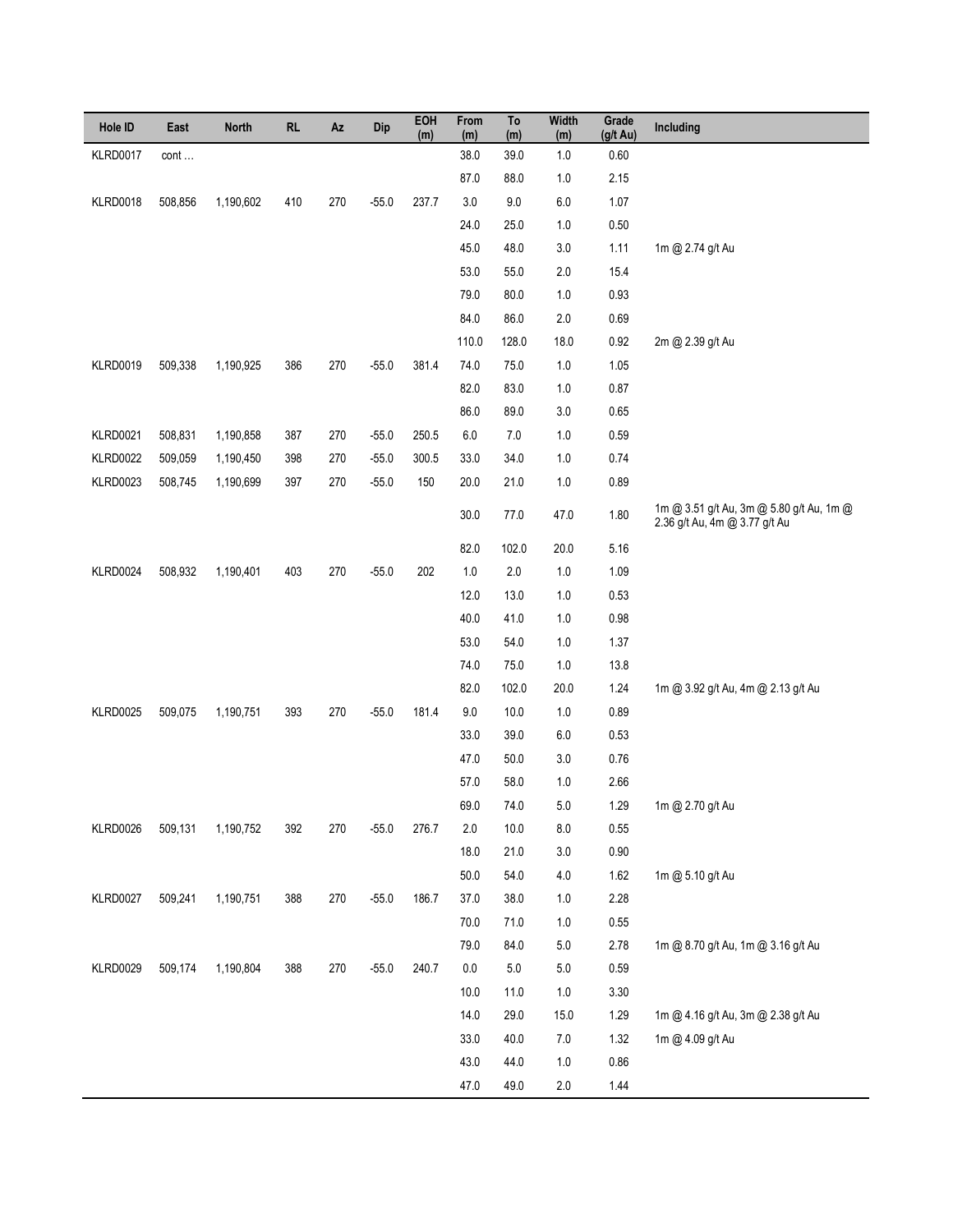| Hole ID         | East   | <b>North</b> | <b>RL</b> | Az | Dip | EOH<br>(m) | <b>From</b><br>(m) | To<br>(m) | Width<br>(m) | Grade<br>$(g/t \text{ Au})$ | <b>Including</b>                   |
|-----------------|--------|--------------|-----------|----|-----|------------|--------------------|-----------|--------------|-----------------------------|------------------------------------|
| <b>KLRD0029</b> | cont … |              |           |    |     |            | 52.0               | 69.0      | 17.0         | 1.29                        | 3m @ 2.17 g/t Au, 1m @ 2.16 g/t Au |
|                 |        |              |           |    |     |            | 78.0               | 84.0      | 6.0          | 2.46                        | 4m @ 2.77 g/t Au                   |

*Note: Individual gold assays have a top cut of 30 g/t Au and a lower cut of 0.5 g/t Au for intercept calculations*

*Maximum internal waste allowed is 2m and minimum mineralised interval is 1m*

*All holes are drilled from surface using conventional reverse circulation drilling techniques with conventional triple tube wireline diamond tails All holes are drilled by AMCO Drilling and West African Drilling Services (WADS), both recognised independent drilling contractor.* 

*All samples have been prepared and analysed by SGS Laboratories in Siguiri, Guinea*

*Gold has been analysed by fire assay using a 50 gram charge*

*All sample batches have passed Avocet's QAQC protocols*

### **FIGURE 1: KOULÉKOUN DRILL HOLE PLAN**